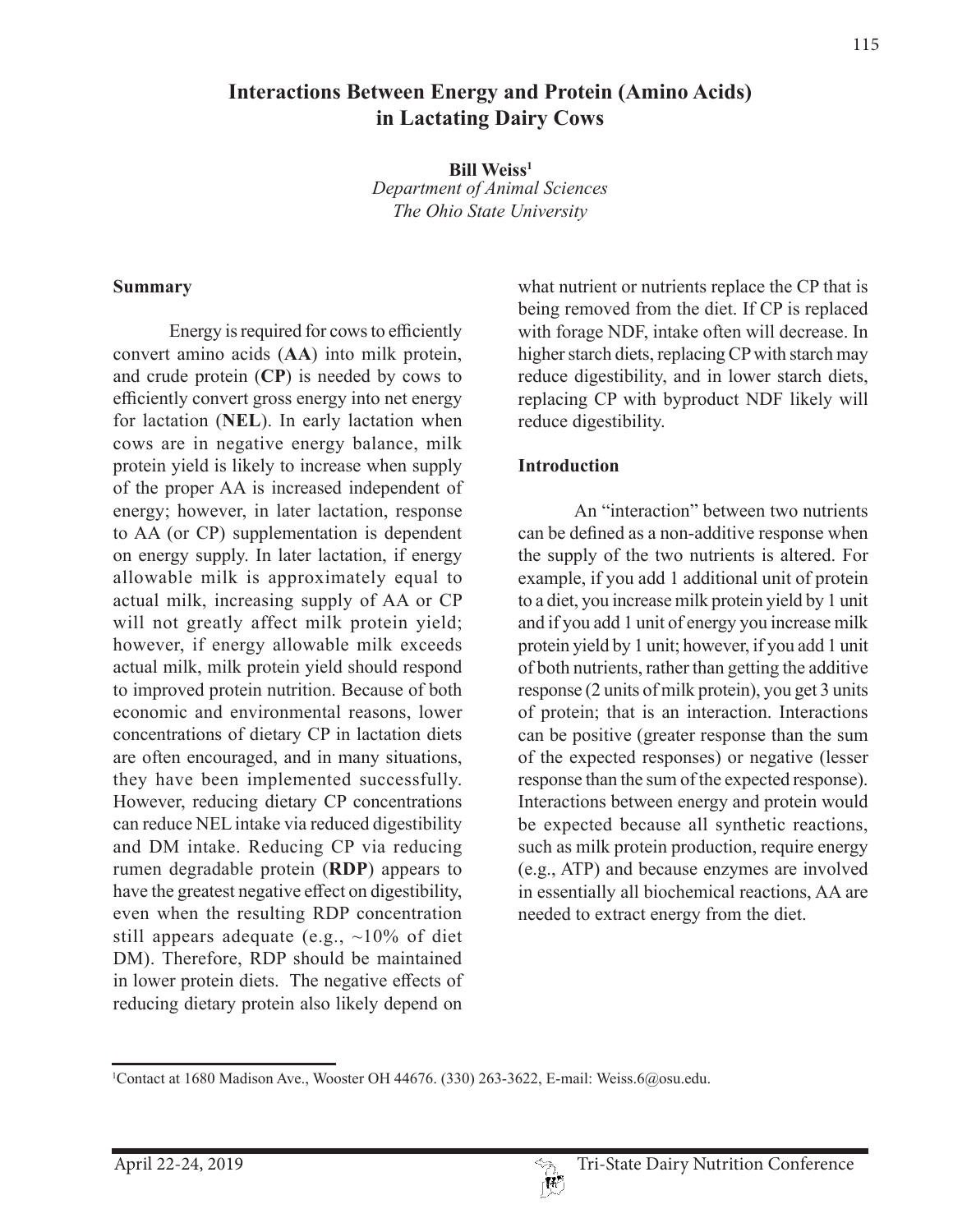### **Effect of Energy on Response to Dietary Protein**

## *Early lactation*

Because of the way many (all?) mammals evolved, diet is not the only source of energy to support lactation. Dairy cows are designed to mobilize body energy reserves in early lactation to support high milk production prior to the cow's ability to consume adequate dietary energy. Because of energy mobilization and repletion, the relationships or interactions between dietary energy and protein will be different in early lactation (defined as the first  $\sim$ 4 weeks of lactation) than in mid or late lactation. A cow requires about 3.9 Mcal of metabolizable energy (**ME**) to make 1 lb of milk protein. About 2.5 Mcal of that energy is in 1 lb of milk protein and 1.4 Mcal of that energy is needed to run the reactions and is lost as heat. Conversely, if a cow mobilizes 1 lb of body protein, about 3.7 lb of fat are typically mobilized, releasing a total of 18.6 Mcal of metabolizable energy (**ME**). Because of the cow's ability to mobilize substantially more energy than protein, protein, not energy, is usually first limiting in early lactation.

In theory, if the supply of needed AA is increased in early lactation, milk protein yield should increase and loss of body energy reserves should increase, resulting in a decrease in body condition score (**BCS**). On the other hand, increasing dietary energy but keeping AA supply fixed should not increase milk protein yield greatly but reduce BCS loss. This is exactly what a group of researchers from Norway found (Schei et al., 2005). They fed a control diet that contained adequate energy and protein to meet the requirements of cows during the first 4 wk of lactation. They also fed a diet that had both energy and protein reduced by about 25% compared to the control (Low/Low) and a third diet that reduced energy 25% but kept

protein supply equal to control. Milk protein yield was reduced by cows fed Low/Low, but it was not reduced when only energy was reduced (Figure 1). In addition, the low energy/adequate protein diet greatly increased plasma NEFA and ketones, indicating that body fat mobilization increased. This relationship was illustrated even more dramatically in an experiment in which casein was infused into the abomasum of early lactation cows (Galindo et al., 2015; Larsen et al., 2015). In those experiments, infusing casein AA increased milk protein yield by about 0.6 and 0.7 lb/day measured at 5 and 29 days in milk. At the same times, cows infused with casein compared to control cows had calculated NEL balance about 8 Mcal more negative at 5 days in milk and about equal negative energy balance at 29 days (Figure 2). This shows that in very early lactation, if the supply of proper AA is increased, cows will mobilize body energy so that those AA can be incorporated into milk. As lactation progresses, DMI increases so that the effect of increased supply of AA on milk protein yield is maintained but mobilization of body energy is reduced. In other words, with reasonable diets and typical cows in very early lactation, yield of milk protein is mostly dependent on dietary AA supply and is almost independent of dietary energy supply.

### *Later lactation*

The relationship between dietary energy and protein is different for cows past early lactation. In theory, at peak and later lactation, one would expect essentially no response in milk protein yield to increasing the supply of the correct AA if energy was limiting and you would expect little response to additional energy if AA were limiting. As supplies of both were increased, milk protein yield should increase with the response following the law of diminishing returns. Experimental data follow the expected pattern almost exactly. Researchers from France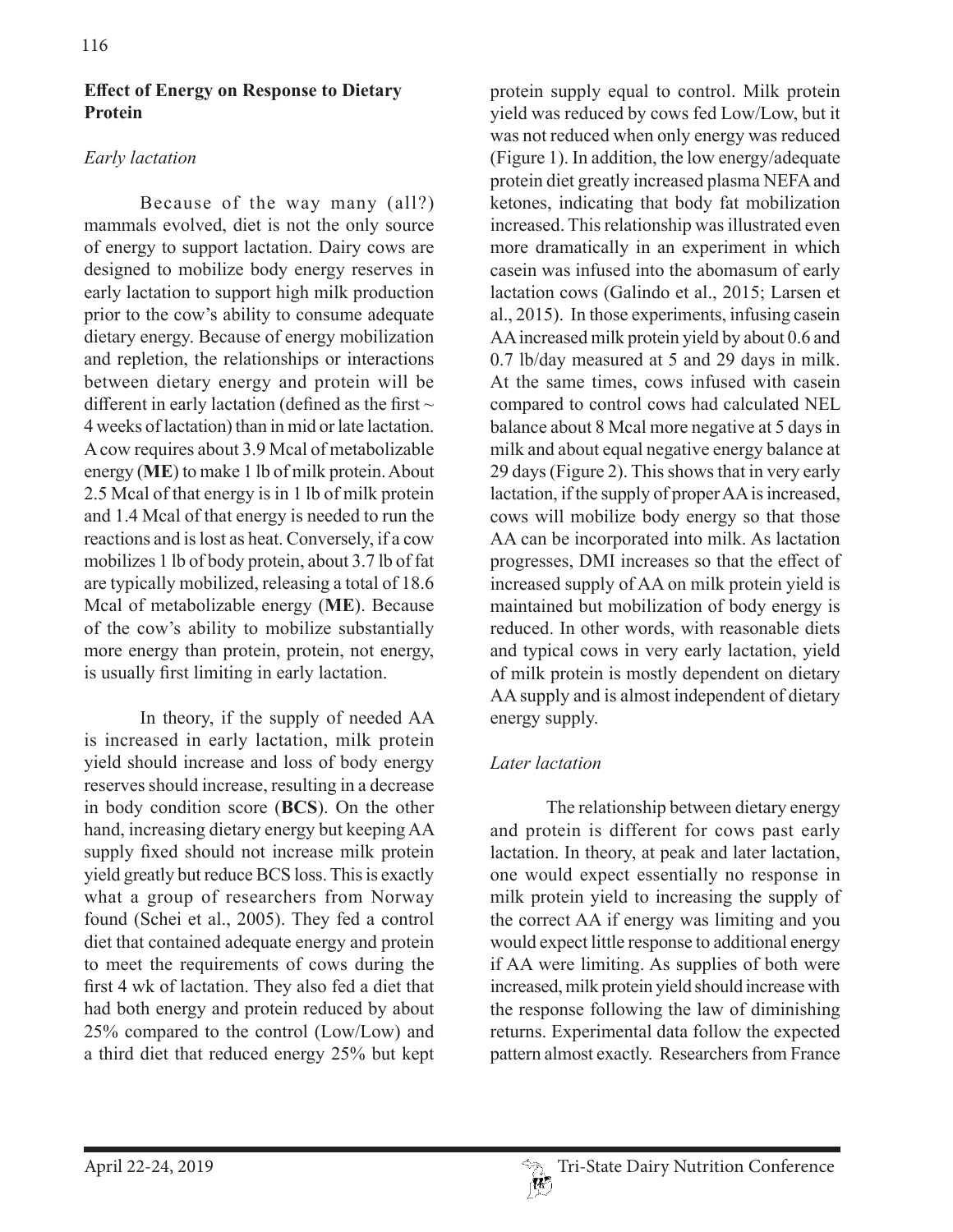(Brun-Lafleur et al., 2010) fed diets that varied in MP and NEL from deficient to excess based on the French ration formulation system. When protein was deficient, milk protein yield had almost no response to increasing energy from very deficient to excess (Figure 3). When energy was deficient, increasing MP from deficient to adequate yielded a small increase in milk protein  $(-0.1 \text{ lb/day})$  with no additional response as energy increased above requirement. When both energy and MP increased from deficient to excess, milk protein yield increased by almost 0.4 lb/day. The response to increasing MP was linear within each level of energy. However within each level of MP, response to increasing energy followed a diminishing return function; milk protein yield increased linearly as energy increased until the energy requirement was met, then no additional increasing milk protein yield was observed as energy increased. What this means is at peak and later stages of lactation, maximum response to AA supplementation or increased dietary MP requires that energy must be fed at rates equal or greater than requirement. This also means that if we want to improve our ability to estimate responses to changes in AA supply, we need to be able to accurately estimate feed energy and energy requirements.

### **Effects of Protein on Feed Energy Supply**

Most equations used to estimate diet NEL concentrations include concentrations of standard nutrients and digestibility and efficiency coefficients, and the equations generally follow the classic net energy scheme (gross energy to digestible energy to metabolizable energy to net energy). Equations in use today do not capture all the effects protein has on energy concentrations in diets which means that estimated energy values may be erroneous when dietary protein deviates much from typical values. This may become important if we start formulating extensively for AA and that results in lower protein diets.

Dietary protein concentration may affect diet energy values because:

- Protein has 1.3 times more gross energy (**GE**) per pound than carbohydrates
- Average protein is more digestible than fiber (**NDF**) but less digestible than starch
- Increased dietary protein is associated with increased fiber digestibility
- Increasing dietary protein is associated with increased DM digestibility
- Increasing dietary protein usually increases urinary energy loss
- Increasing dietary protein usually increases heat increment

When dietary protein is increased, carbohydrate (fiber and starch) concentration usually is reduced by the same amount. Because protein has about 1.3 times as much energy per pound as carbohydrate, increasing dietary protein concentration usually increases the concentration of GE. On average (this will vary depending on the source of protein in the diet), true digestibility of protein by dairy cows is about 83%, whereas starch and NDF have average digestibilities of about 92 and 48% in lactating dairy cows. Based on differences in GE and digestibility, increasing the concentration of protein in a diet by 2 percentage units and reducing the concentration of NDF or starch by 2 units would change the digestible energy (DE) concentration of the diet by approximately 0.05 or 0.02 Mcal/lb, respectively. Those changes are equal to a 3.5 and 1.4% increase over the DE concentration of an average dairy cow diet.

# *Effects on digestibility*

Protein concentration can affect digestibility of NDF and DM. Adequate RDP is needed to maximize ruminal bacterial growth which is essential for good fiber digestibility. Digestibility of NDF and DM is often reduced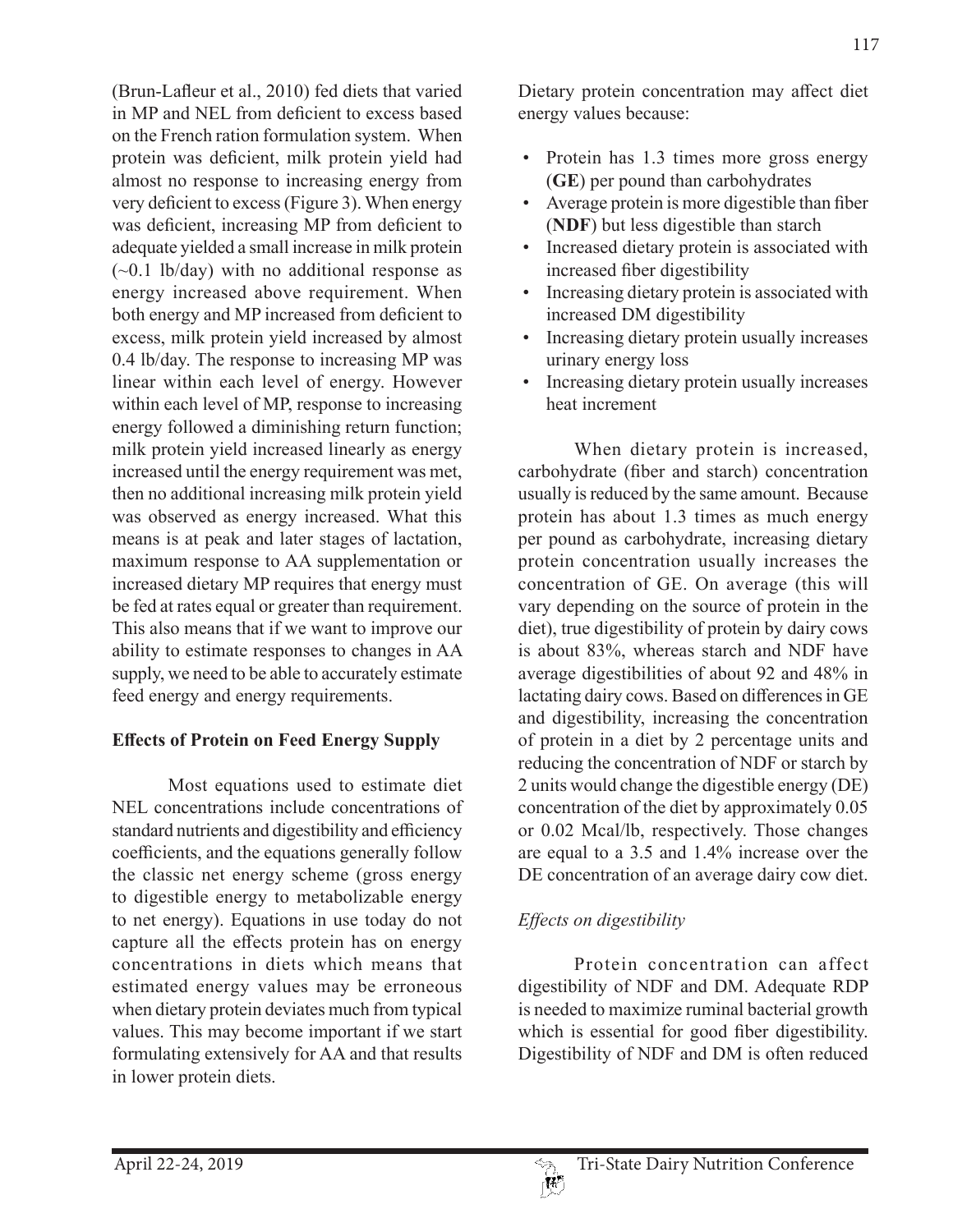when RDP is deficient. For example, when RDP balance (based on the NRC, 2001) system was about 200 g/day deficient, NDF digestibility was reduced 20% compared to a diet that had 27 g/ day extra RDP (Lee et al., 2011), and in another experiment (Lee et al., 2012), NDF digestibility was reduced 9% when the diet was 42 g/day deficient in RDP (Table 1). The low RDP diets had 14 to 14.9% CP and 9 or 9.6% RDP. In both experiments, diets deficient in RDP also had significantly lower DM digestibility (7 and 2% lower). Digestibility of DM is similar to energy digestibility; therefore, it is safe to assume the low RDP diets in those studies reduced DE by more than 7 and 2% when changes in GE are factored.

In those studies, RDP was deficient (based on NRC 2001), and one could argue that the response in improved digestibility is simply a result of correcting a deficiency. However, other studies have shown linear increases in NDF and DM digestibilities as CP and RDP increased at concentrations well above expected requirements (Broderick et al., 2008). In that study, diet CP increased from 14.8 to 18.6% and RDP (NRC, 2001) increased from 10.0 to 12.3%. Those increases were associated with a linear increase in NDF digestibility from about 52 to 59% and an increase in DM digestibility from about 68 to 71%. This could suggest that either the RDP requirement is underestimated or that RDP (or protein) has some stimulatory effect on bacteria or the cow even after requirements are met. An alternative possibility is that the effect was not caused by increasing protein concentrations but rather by decreasing starch concentrations. In Broderick et al. (2008), CP replaced starch so that starch concentration decreased from about 28 to 23% as protein increased (Broderick et al., 2008). Increasing dietary starch is associated with decreased NDF digestibility (Ferraretto et al., 2013). This illustrates an important concept in nutrition studies; when the concentration of

one nutrient increases as least one other nutrient must decrease and we never know if the response was caused by the increase in the 'test nutrient' or the decrease in what it replaced. Regardless of the mechanism, increasing dietary CP and RDP often increases the DE concentration of diets. This needs to be considered when low protein diets are fed.

### *Efficiency of converting digestible to metabolizable energy*

Dietary protein concentration and AA profile affects the efficiency of converting DE to ME. In an adult cow, the vast majority of AA that are not secreted in milk are eventually oxidized to provide energy. In 2 and 3 year old cows, some AA are retained in the body as growth but that amount is small  $($  < 100 g/day) relative to intake of protein. When AA are oxidized, most of the released N is excreted in urine which increases urinary energy loss. On average, each gram of urinary N is associated with about 14.3 kcal of energy. Using the OARDC digestibility database (~500 observations), for a cow that averaged 50 lb of DMI and 76 lb of milk, and fed a diet that averaged 16.5% CP, urinary N excretion averaged 182 g/day or 30% of N intake. The estimated urinary energy for that dataset is 2.6 Mcal/day or about 4% of the average DE intake. On average, for every additional gram of N consumed by a cow (equal to 6.25 g of CP), urinary N will increase by about 0.3 to 0.7 g depending on how much milk protein yield increases (greater urinary N increase when milk protein response is less). For example, if two cows had similar DMI (50 lb/day) but were fed either a 15 or 17% CP diet, intake of CP would be 1 lb greater for the cow fed the high CP diet (Table 2). This is equal to 73 g of N. If milk protein yield was not different, then the cow fed higher CP would excrete about 51 g more N in urine (73 g of N intake x 0.7g urinary  $N/g$  intake N). The 51 g of increased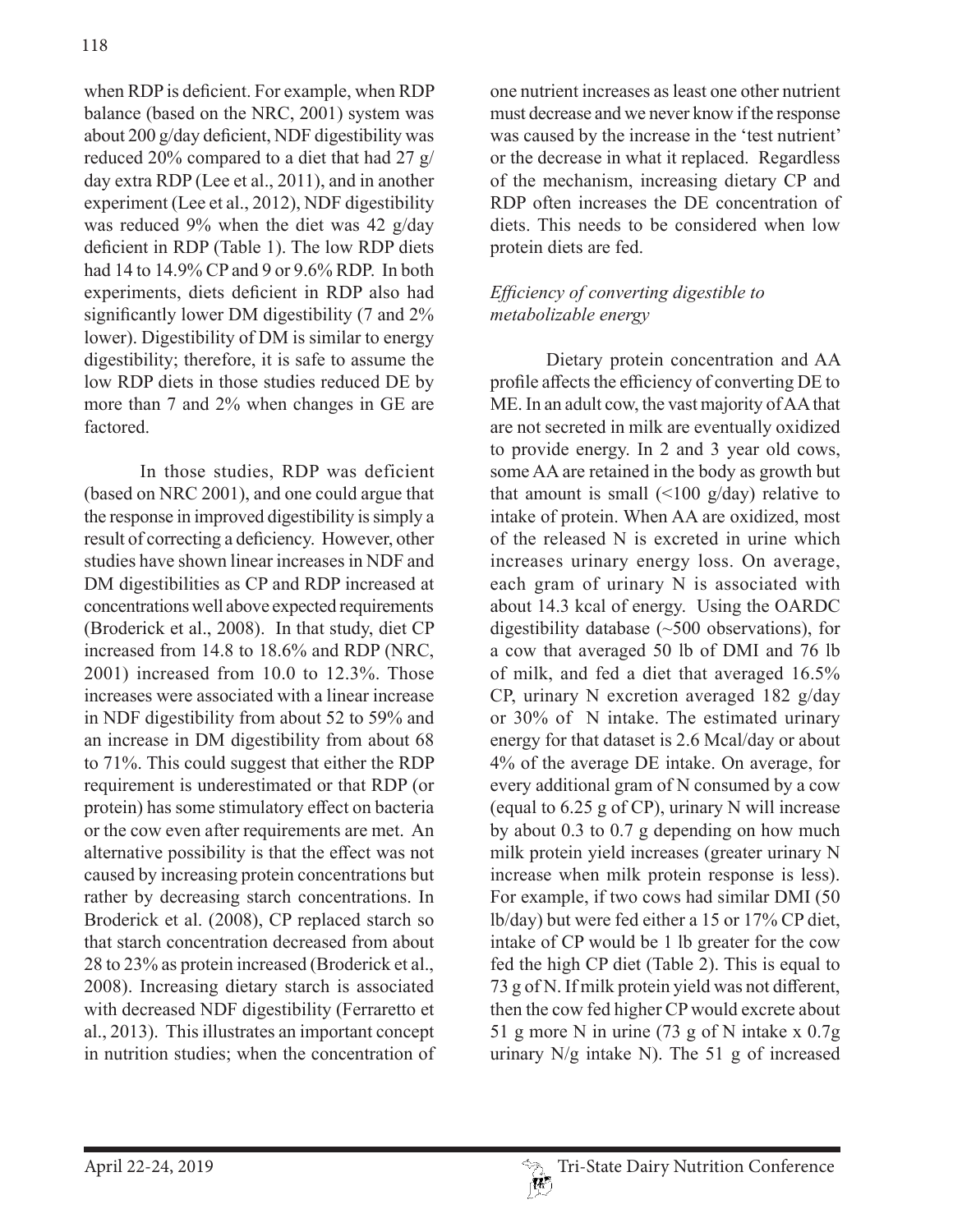urinary N is equal to 0.73 Mcal of increased urinary energy. Overall, the effect on dietary ME from increasing CP is small within the range of dietary CP concentrations that are typically fed to dairy cows.

### *Efficiency of converting metabolizable to net energy*

In addition to the energy contained in the N compounds excreted in urine, energy is required to synthesize those compounds and that energy is measured as heat production. Increased metabolic heat production decreases the efficiency of converting ME to NE. Heat production per unit of GE intake has a positive, but weak, correlation to urinary N excretion, indicating that increasing dietary CP is generally associated with increasing heat production and decreasing efficiency of converting ME to NEL. Using the example above, increasing dietary CP by 2 percentage units would increase urinary N excretion by 51 g and on average that would increase daily heat production by 0.8 Mcal/day (with a very large associated uncertainty). To put this in perspective, on average, a cow eating 50 lb of DMI and producing 75 lb of milk produces about 22 Mcal of non-maintenance heat (i.e., heat increment) per day.

Based on all these assumptions, when CP is increased and starch or NDF is reduced concomitantly, dietary NEL concentration would be reduced by 0.01 to 0.03 Mcal/lb, which is less than the accuracy of our energy estimation equations. When potential associative effects are considered (e.g., Table 1) effects of increasing dietary CP on diet NEL may actually be positive. The bottom line is that with reasonable diets, changing the concentration of CP probably has only a very minor effect on the concentration of NEL in the diet. This should not be interpreted to mean that changing dietary CP is energy neutral. Intake of NEL, not NEL concentration

is what matters. On average, increasing dietary CP is associated with increasing DMI (Allen, 2000). The effect on DMI likely is related to what other nutrient changes when CP changes; however, this has not been teased out. If forage NDF is increased as dietary CP decreases, a greater negative effect on DMI would be expected than if byproduct NDF was increased. Increasing starch can have variable effects on DMI depending on stage of lactation and energy needs of the cow. Overall, formulating diets for AA rather than CP should reduce the CP concentrations of diets, but this has the distinct potential of reducing NEL intake which would result in reduced milk component yields and/or reduced body condition.

## **Conclusions**

Interactions between dietary protein and energy and stage of lactation dictate whether cows will respond to dietary changes. In early lactation, increasing AA supply can increase milk protein yield independent of any change in energy intake, but in later lactation, milk protein yield will only respond to increased AA supply when adequate energy is available. On the other hand, energy intake is affected by dietary protein. Increasing dietary CP, especially RDP above requirement, can increase NEL intake via enhanced digestibility and DM intake. Maintaining adequate RDP concentrations and carefully considering what other nutrients (e.g., fiber or starch) will change when dietary CP concentrations change is essential to obtain good results from lower protein diets.

# **References**

Allen, M.S. 2000. Effects of diet on short-term regulation of feed intake by lactating dairy cows. J. Dairy Sci. 83:1598-1624.

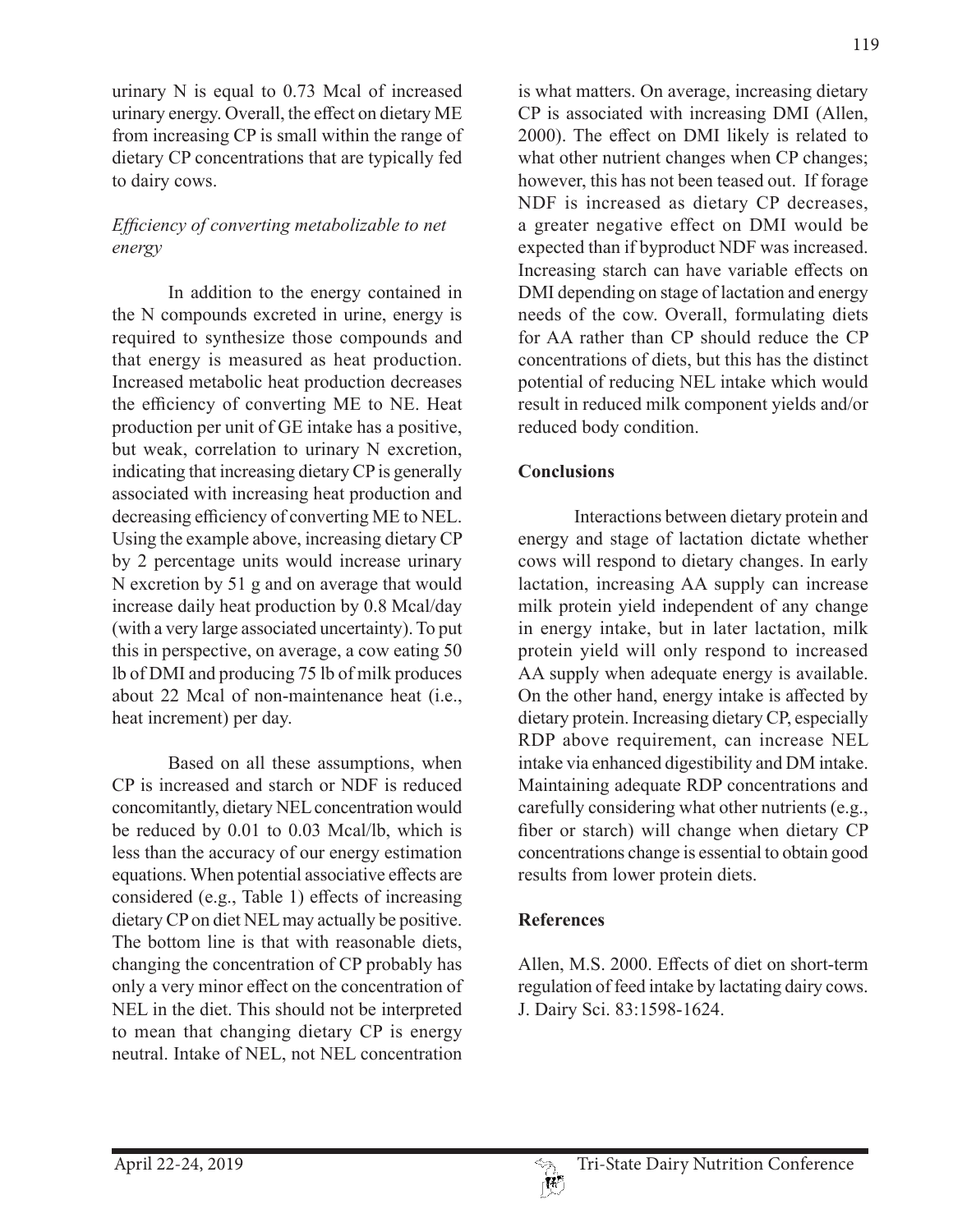Broderick, G.A., M.J. Stevenson, R.A. Patton, N.E. Lobos, and J.J. Olmos Colmenero. 2008. Effect of supplementing rumen-protected methionine on production and nitrogen excretion in lactating dairy cows. J. Dairy Sci. 91:1092- 1102.

Brun-Lafleur, L., L. Delaby, F. Husson, and P. Faverdin. 2010. Predicting energy--protein interaction on milk yield and milk composition in dairy cows. J. Dairy Sci. 93:4128-4143.

Ferraretto, L. F., P. M. Crump, and R. D. Shaver. 2013. Effect of cereal grain type and corn grain harvesting and processing methods on intake, digestion, and milk production by dairy cows through a meta-analysis. J. Dairy Sci. 96:533- 550.

Galindo, C., M. Larsen, D.R. Ouellet, G. Maxin, D. Pellerin, and H. Lapierre. 2015. Abomasal amino acid infusion in postpartum dairy cows: Effect on whole-body, splanchnic, and mammary glucose metabolism. J. Dairy Sci. 98:7962-7974.

Larsen, M., C. Galindo, D.R. Ouellet, G. Maxin, N.B. Kristensen, and H. Lapierre. 2015. Abomasal amino acid infusion in postpartum dairy cows: Effect on whole-body, splanchnic, and mammary amino acid metabolism. J. Dairy Sci. 98:7944-7961.

Lee, C., A.N. Hristov, K.S. Heyler, T.W. Cassidy, H. Lapierre, G.A. Varga, and C. Parys. 2012. Effects of metabolizable protein supply and amino acid supplementation on nitrogen utilization, milk production, and ammonia emissions from manure in dairy cows. J. Dairy Sci. 95:5253-5268.

Lee, C., A.N. Hristov, K.S. Heyler, T.W. Cassidy, M. Long, B.A. Corl, and S.K.R. Karnati. 2011. Effects of dietary protein concentration and coconut oil supplementation on nitrogen utilization and production in dairy cows. J. Dairy Sci. 94:5544-5557.

NRC. 2001. Nutrient requirements of dairy cattle. 7th rev. ed. Natl. Acad. Sci., Washington DC.

Schei, I., H. Volden, and L. Baevre. 2005. Effects of energy balance and metabolizable protein level on tissue mobilization and milk performance of dairy cows in early lactation. Livest. Prod. Sci. 95:35-47.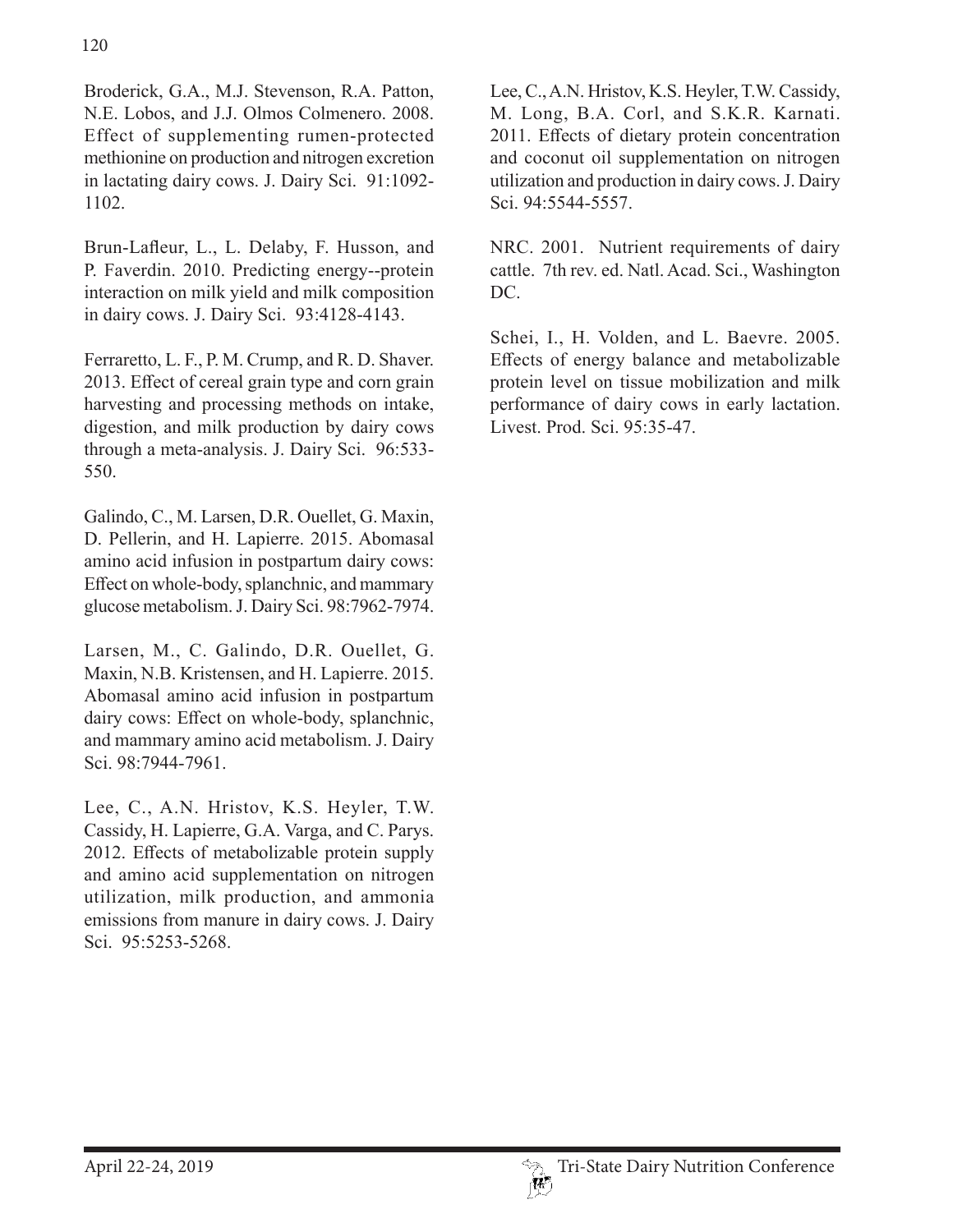| Control | Low Protein |  |
|---------|-------------|--|
|         |             |  |
| 16.7    | 14.8        |  |
| 10.6    | 9.8         |  |
| 141     | $-42$       |  |
| $54.3*$ | 52.4        |  |
| $86.5*$ | 79.6        |  |
| 2.46    | 2.49        |  |
| $69.7*$ | 68.4        |  |
| $54.0*$ | 49.2        |  |
| $12.5*$ | 8.3         |  |
|         |             |  |
| 15.6    | 14.0        |  |
| 10.0    | 9.1         |  |
| 27      | $-203$      |  |
| 54.8    | 54.1        |  |
| 86.2    | 83.8        |  |
| $2.62*$ | 2.46        |  |
| $60.9*$ | 56.6        |  |
| $42.8*$ | 34.1        |  |
| $10.0*$ | 8.4         |  |
|         |             |  |

**Table 1.** Effect of reducing dietary protein concentration on production and nutrient digestibility.

\*Treatment means within an experiment differ (*P* < 0.05)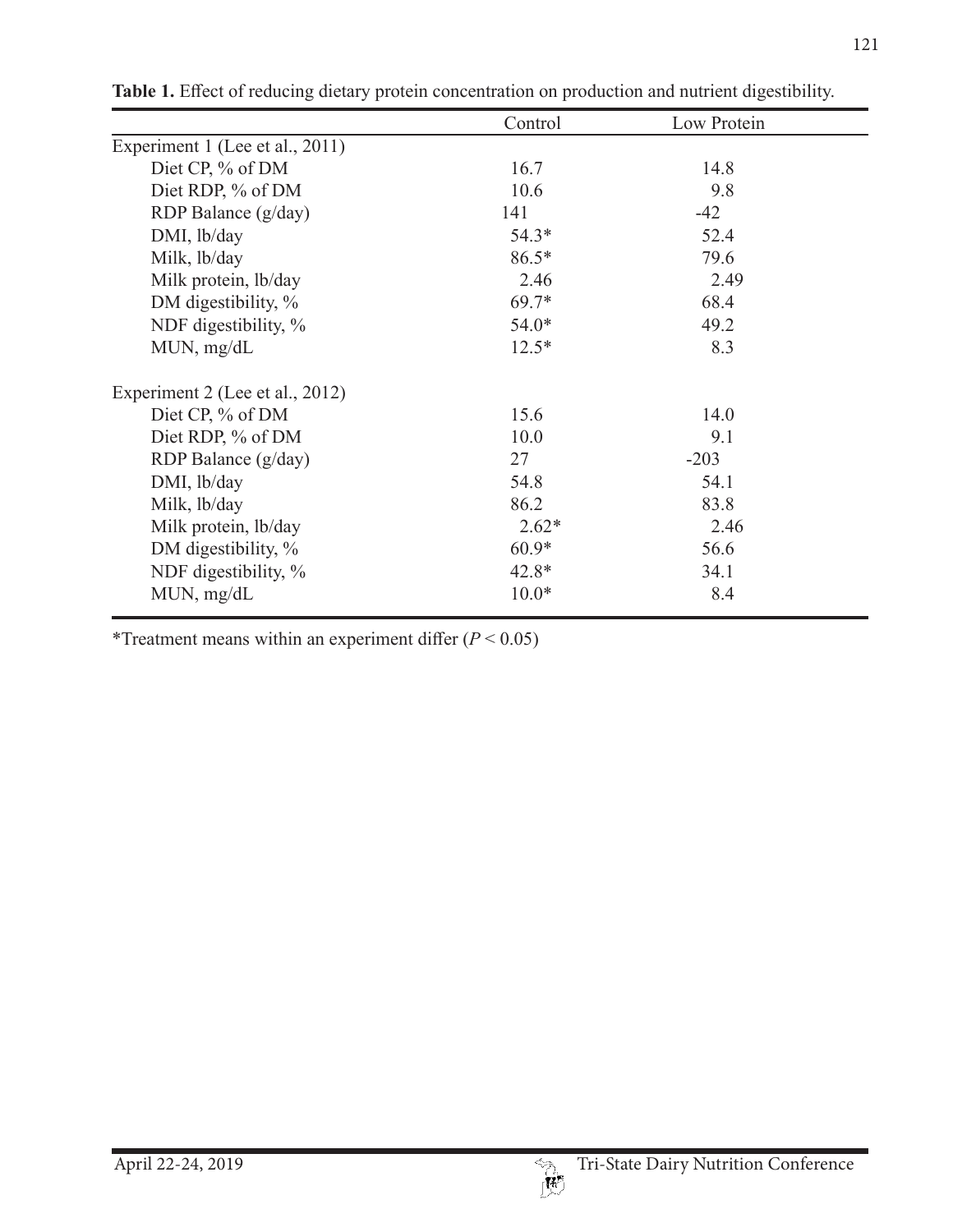|                                        | 15% CP           | 17% CP  |  |
|----------------------------------------|------------------|---------|--|
| CP intake, lb/day                      | 7.50             | 8.50    |  |
| CP GE intake, Mcal/day                 | 19.3             | 21.8    |  |
| CP-DE intake, Mcal/day                 | 12.5             | 14.2    |  |
| Change in CP-DE intake, Mcal/day       | $\theta$         | 1.7     |  |
| If starch was replaced as CP increased |                  |         |  |
| Change in starch intake, lb/day        | $\Omega$         | 1.0     |  |
| Change in starch DE intake, Mcal/day   | $\theta$         | $-1.8$  |  |
| Net change in DE, Mcal/day             | $\left( \right)$ | $-0.1$  |  |
| If NDF was replaced as CP increased    |                  |         |  |
| Change in NDF intake, lb/day           | $\Omega$         | 1.0     |  |
| Change in NDF DE intake, Mcal/day      | $\theta$         | $-0.9$  |  |
| Net change in DE, Mcal/day             | $\left( \right)$ | 0.8     |  |
| Change in urinary N, $g/day$           | $\Omega$         | 51      |  |
| Change in urinary N energy, Mcal/day   | $\left( \right)$ | 0.73    |  |
| Net change in ME intake                |                  |         |  |
| When starch is replaced, Mcal/day      | $\Omega$         | $-0.83$ |  |
| When NDF is replaced, Mcal/day         | $\theta$         | $+0.07$ |  |

**Table 2.** Example of how an increase in CP concentration could affect dietary digestible energy (DE) and metabolizable energy (ME) values when DM intake was 50 lb/day (no difference between diets)<sup>1</sup>

<sup>1</sup>Assumed apparent digestibility of CP, starch, and NDF as 65, 92, and 48% (OARDC digestibility database) and no negative or positive associative effects were applied. The energy content of CP was assumed to be 2.57 Mcal/lb and 1.91 Mcal/lb for starch and NDF, respectively.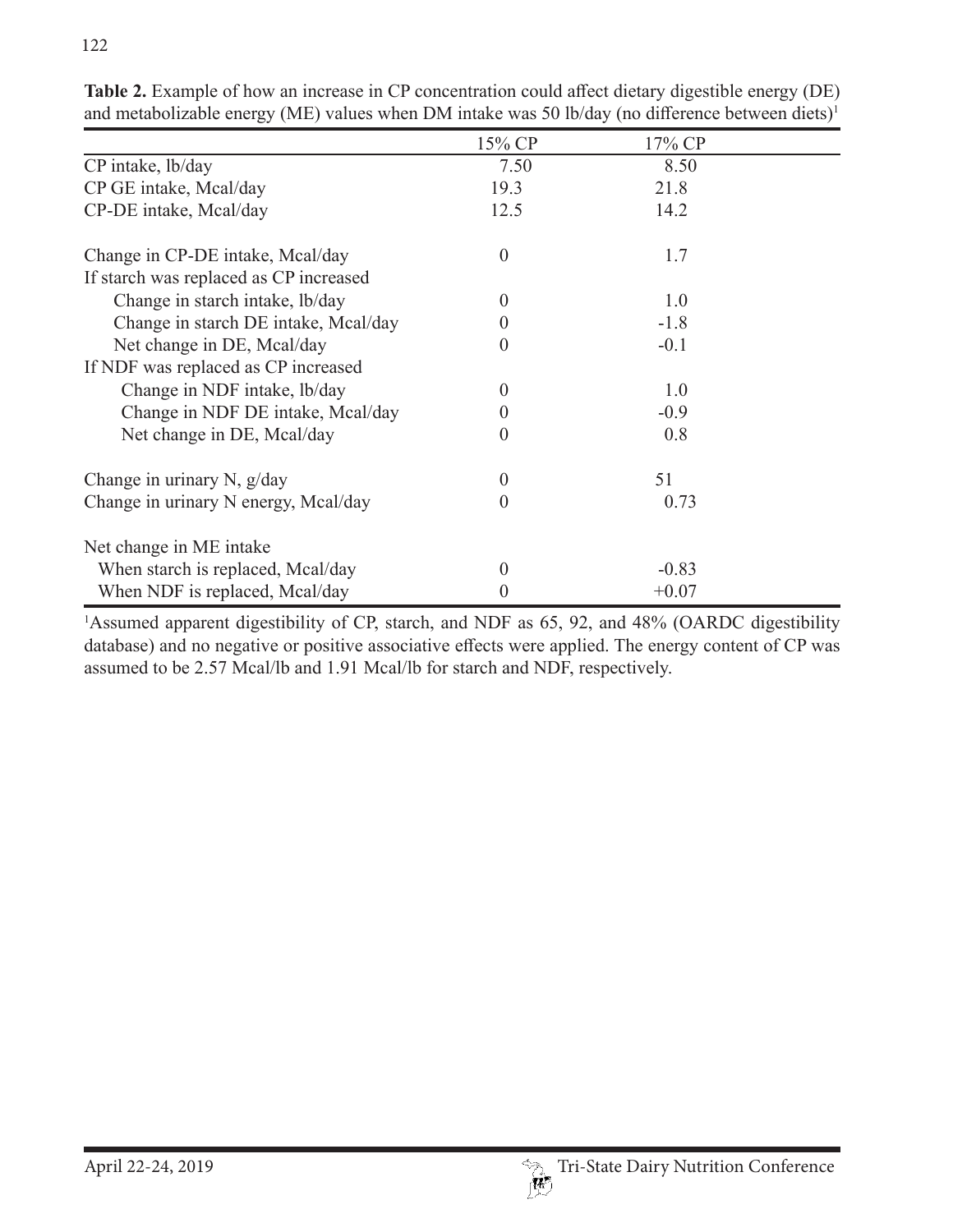

Figure 1. Effect of diets that were adequate in energy and protein (Control), deficient in both energy and protein (Lo/Lo), or deficient in energy but adequate in protein (Lo/Hi Pro) on milk protein yield (lb/day), plasma non-esterified fatty acids (NEFA) and plasma acetoacetate (AcAc). Diets were fed the